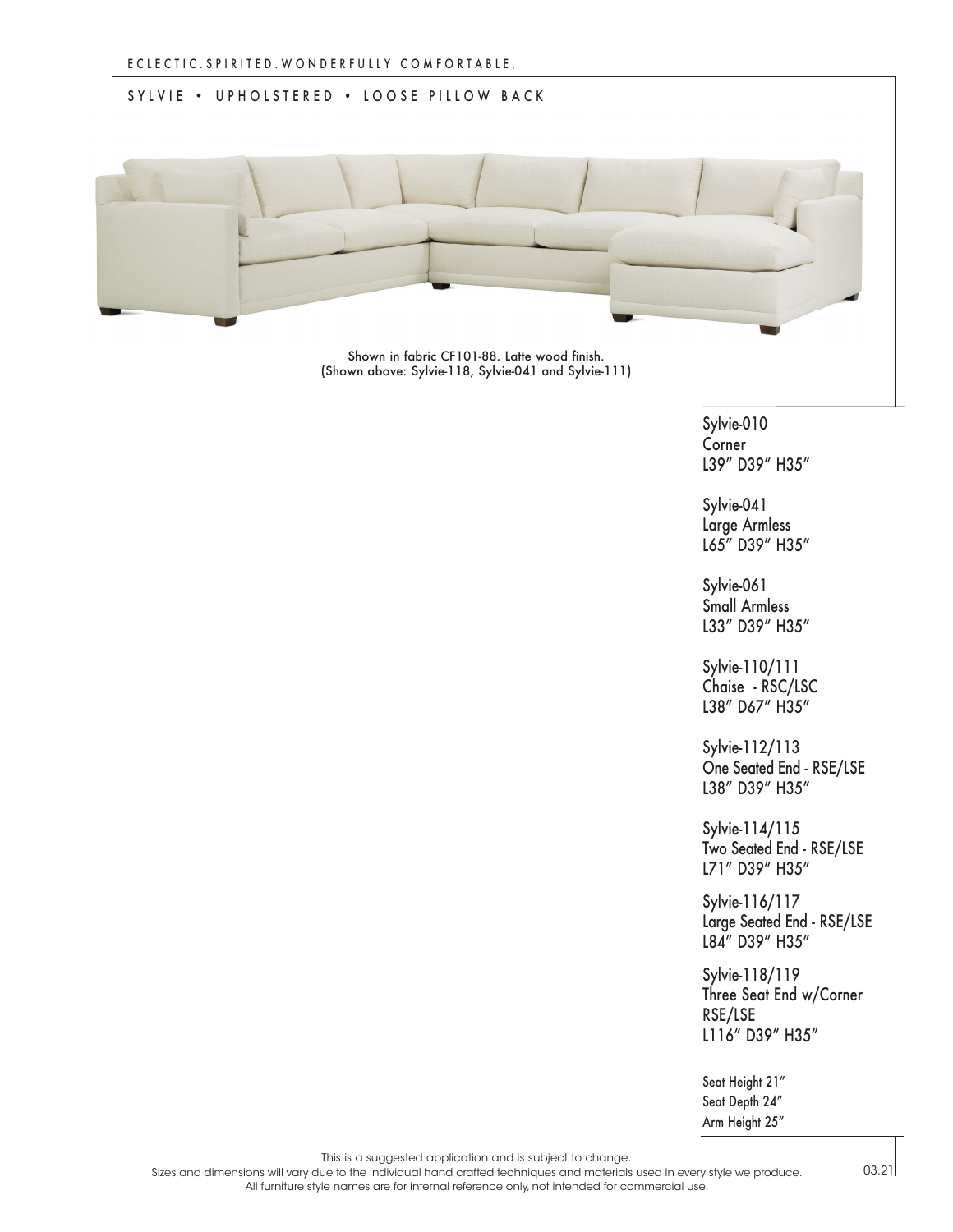| <b>SYLVIE SECTIONAL COLLECTION</b>         |               |                                |                                       |                        |                                            |                                            |                                              |                                   |
|--------------------------------------------|---------------|--------------------------------|---------------------------------------|------------------------|--------------------------------------------|--------------------------------------------|----------------------------------------------|-----------------------------------|
|                                            | Corner<br>010 | Large<br><b>Armless</b><br>041 | <b>Small</b><br><b>Armless</b><br>061 | Chaise<br>110/111      | <b>One Seated</b><br><b>End</b><br>114/115 | <b>Two Seated</b><br><b>End</b><br>114/115 | <b>Large Seated</b><br><b>End</b><br>116/117 | 3-Seat End<br>w/Corner<br>118/119 |
| <b>Standard Features</b>                   |               |                                |                                       |                        |                                            |                                            |                                              |                                   |
| Cloud Cushion                              | X             | X                              | X                                     | X                      | X                                          | X                                          | X                                            | X                                 |
| Wooden Leg Finish                          | X             | X                              | X                                     | X                      | X                                          | X                                          | X                                            | X                                 |
| <b>Sinuous Underconstruction</b>           | X             | X                              | X                                     | X                      | X                                          | X                                          | X                                            | X                                 |
| <b>Options - See Price List for Prices</b> |               |                                |                                       |                        |                                            |                                            |                                              |                                   |
| Luxe Cushion                               | No Charge     | No Charge                      | No Charge                             | No Charge              | No Charge                                  | No Charge                                  | No Charge                                    | No Charge                         |
| <b>Cloud Plus Cushion</b>                  | X             | X                              | X                                     | X                      | X                                          | X                                          | X                                            | X                                 |
| Extra Pillows (XP) - 18" TP                | N/A           | N/A                            | N/A                                   | X                      | X                                          | X                                          | X                                            | X                                 |
| <b>Ordering Instructions</b>               |               |                                |                                       |                        |                                            |                                            |                                              |                                   |
| To Order, Please write the following:      | Sylvie-010    | Sylvie-041                     | Sylvie-061                            | Sylvie-110 RSC/111 LSC | Sylvie-112 RSE/113 LSE                     | Sylvie-114 RSE/115 LSE                     | Sylvie-116 RSE/117 LSE                       | Sylvie-118 RSE /119 LSE           |

Pattern Availability: RG, PS, NM, RS